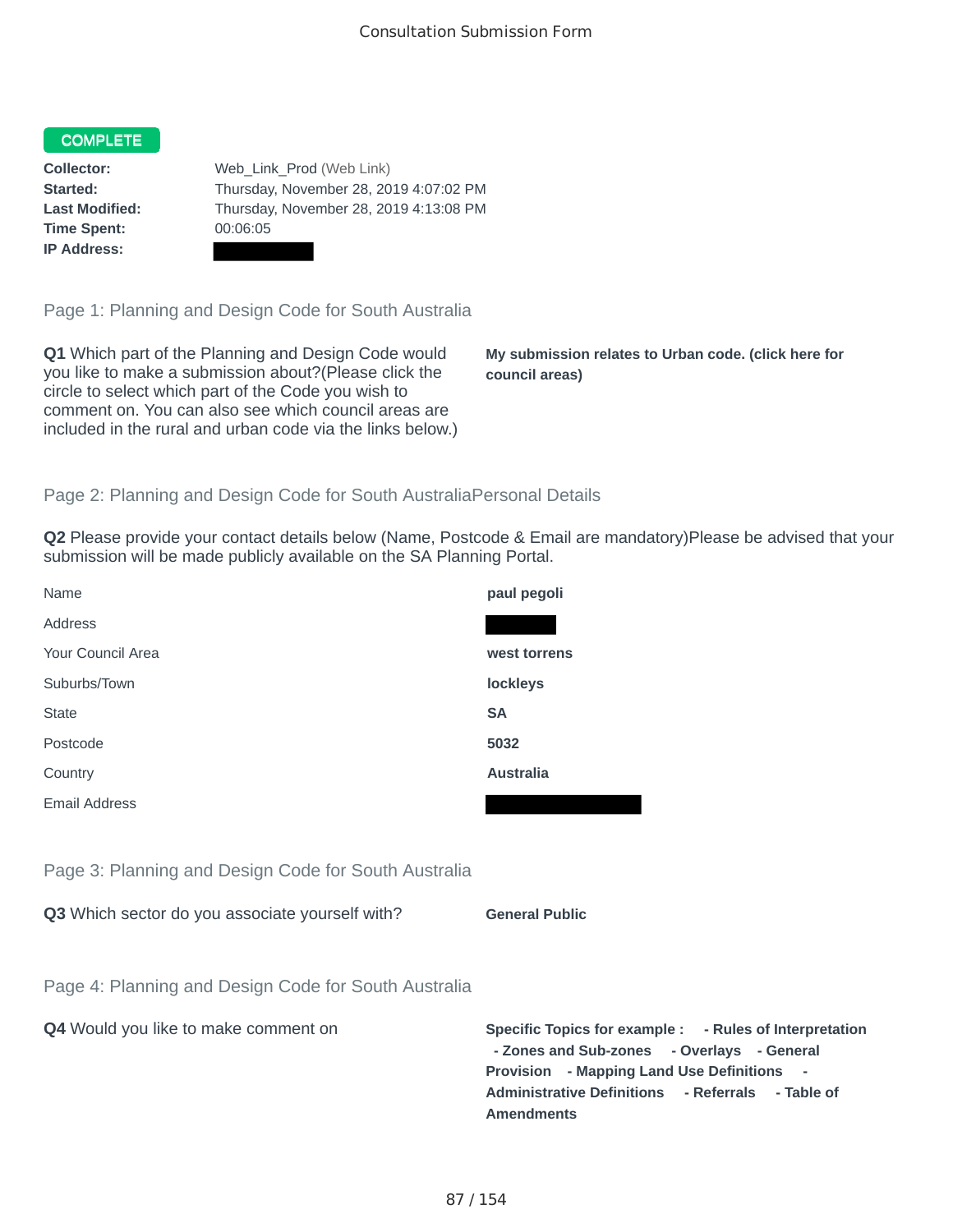# Page 5: Planning and Design Code for South Australia

## **Q5** Enter your feedback for Rules of Interpretation

I agree with the current recommendations in moving the current residential low density zoning to a general neighbourhood zone for the lockleys area.

| Q6 Enter your feedback for Referrals                                                                           | <b>Respondent skipped this question</b> |  |
|----------------------------------------------------------------------------------------------------------------|-----------------------------------------|--|
| Q7 Enter your feedback for Mapping                                                                             | <b>Respondent skipped this question</b> |  |
| Q8 Enter your feedback for Table of Amendments                                                                 | <b>Respondent skipped this question</b> |  |
| Page 6: Planning and Design Code for South Australia                                                           |                                         |  |
| Q9 Please enter your feedback for overlaysclick next at<br>the bottom of the page for next topic               | <b>Respondent skipped this question</b> |  |
| Page 7: Planning and Design Code for South Australia                                                           |                                         |  |
| Q10 Please enter your feedback for zones and<br>subzonesclick next at the bottom of the page for next<br>topic | <b>Respondent skipped this question</b> |  |
| Page 8: Planning and Design Code for South Australia                                                           |                                         |  |
| Q11 Please enter your feedback for general policyclick<br>next at the bottom of the page for next topic        | <b>Respondent skipped this question</b> |  |
| Page 9: Planning and Design Code for South Australia                                                           |                                         |  |
| Q12 Please enter your feedback for Land use Definitionclick next at the bottom of the page for next topic      |                                         |  |
| Agricultural building definition                                                                               | a                                       |  |
| Page 10: Planning and Design Code for South Australia                                                          |                                         |  |
| Q13 Please enter your feedback for Admin Definitionsclick next at the bottom of the page for next topic        |                                         |  |
| AEP (Annual Exceedance Probability)                                                                            | a                                       |  |

Page 11: Planning and Design Code for South Australia